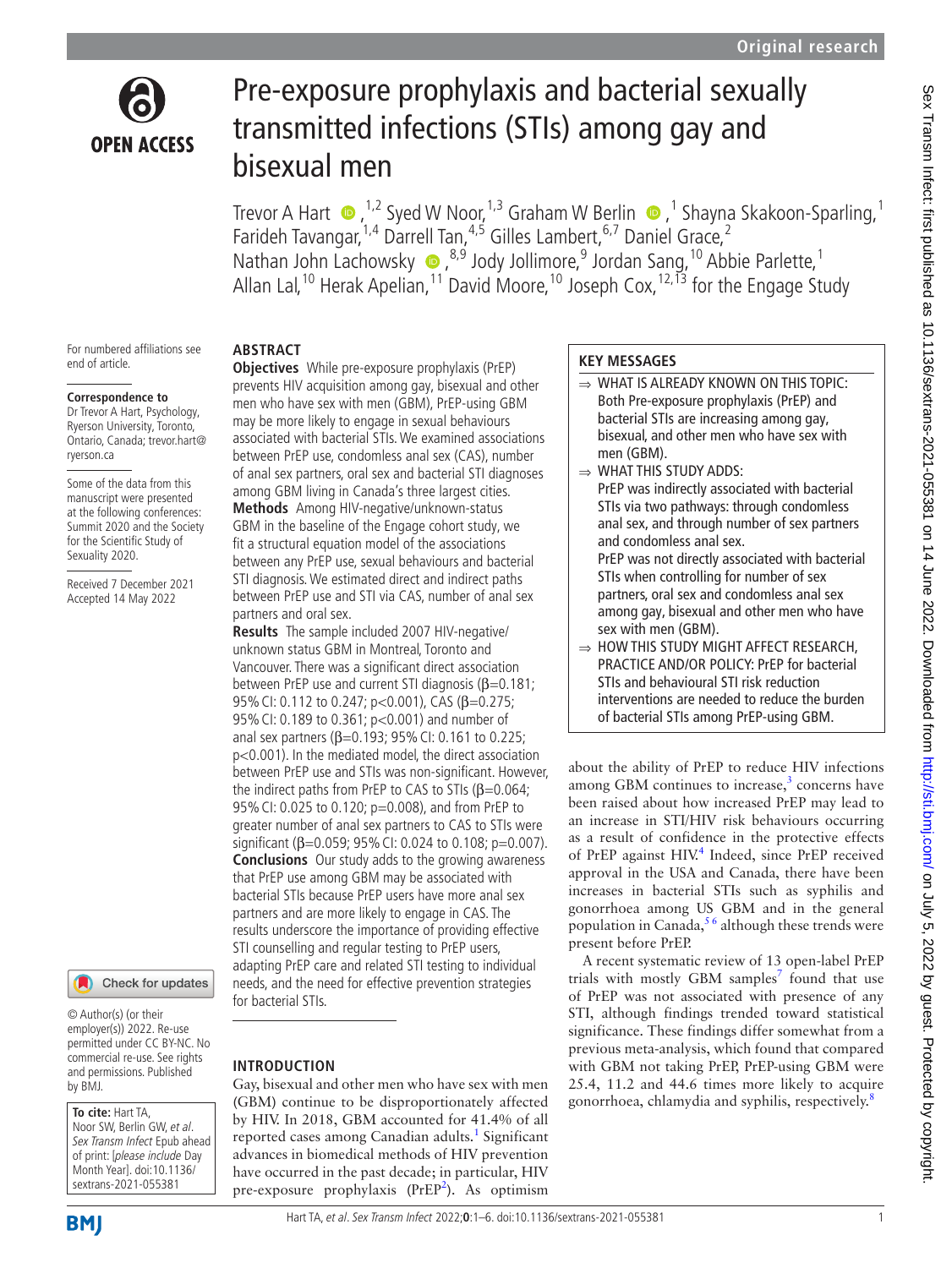### **Pathways by which PrEP may be associated with STIs**

Importantly, no studies have examined the pathways by which PrEP could be associated with STIs. The lack of data is problematic as PrEP is unlikely to be directly associated with STIs, and instead may be indirectly associated with STIs via sexual behaviours. Current findings also differ regarding the association between PrEP use and sexual behaviours. In Traeger *et al*, [7](#page-5-5) none of the studies reported a statistically significant increase in the proportion of men reporting any condomless anal sex (CAS) from baseline to follow-up. However, in more recent research, PrEP initiation was associated with an increase in the proportion of GBM reporting never using condoms during anal sex as well as increases in the number of CAS partners.<sup>9</sup> <sup>10</sup> Other studies indicate that, as PrEP use increases, condom use simulta-neously decreases.<sup>[11](#page-5-8)</sup> Although evidence has not been consistent on associations between PrEP and number of male sex partners,[7 11](#page-5-5) if PrEP is associated with an increased number of male sex partners, PrEP would also indirectly increase the likelihood of engaging in any sexual behaviour, including CAS and oral sex.

Few studies have examined links between PreP and oral sex despite the demonstrated association between oral sex and STI diagnoses among GBM[.12](#page-5-9) Oldenburg *et al*[10](#page-5-10) found a nonsignificant increase in the mean number of oral sex partners after initiating PrEP. These findings are supported by other research showing that pharyngeal gonorrhoea and chlamydia rates remained the same or slightly increased following PrEP initiation.<sup>[9](#page-5-7)</sup>

#### **Methodological issues in the extant literature**

Most studies on PrEP and STIs have focused on clinical samples of men seeking STI treatment or to initiate PrEP.<sup>7-9</sup> GBM who enrol in PrEP studies may have a greater risk of contracting STIs compared with other eligible GBM who do not.<sup>8</sup> Observed increases in STI diagnoses found among sexual health treatmentseeking GBM using PrEP may also reflect the increased STI testing that occurs among GBM taking PrEP as part of routine PrEP care. $9$  It is therefore beneficial to explore associations between PrEP and bacterial STIs in a population-based sample of HIV-negative GBM. Most importantly, the literature still lacks data on the pathways by which PrEP may be indirectly associated with STIs via increased sexual behaviours among PrEP-using GBM.

#### **The present study**

To address these gaps in the literature, we examined the direct and indirect associations between PrEP and bacterial STIs in a large three-city, community-based sample of GBM. We hypothesised that (1) PrEP use would be directly associated with bacterial STIs and (2) that PrEP use would be indirectly associated with bacterial STIs via three sexual behaviours among PrEP users in the past 6 months: (a) engaging in CAS, (b) engaging in oral sex and (c) number of sex partners. Third, we hypothesised that PrEP may be associated with STIs via a two-step pathway, by which PrEP use is associated with number of male sex partners, which in turn is associated with both CAS and oral sex. Lastly, we hypothesised that the direct association between PrEP use and bacterial STIs would be attenuated when accounting for the presence of CAS, oral sex and number of anal sex partners in the past 6 months.

#### **METHODS Procedures**

Details of the Engage Study sample and methodology have previously been published.<sup>13 14</sup> Engage combines data from computer-assisted self-interviewing and the detection of HIV and other selected STIs and blood-borne infections using biological samples. Participants were recruited using respondentdriven sampling (RDS). RDS is a modified form of chain-referral sampling designed to approximate probabilistic samples by adjusting for selection bias.[15](#page-5-12) GBM were eligible to participate in the study if they (1) were aged  $\geq$  16 years, (2) self-identified as a man (cisgender or transgender), (3) were able to read English or French, (4) lived in the metropolitan area of the data collection city, (5) had engaged in sexual activity with another man in the 6 months prior to their study visit. After providing written informed consent, seed participants and subsequent participants completed the study questionnaire and biological sampling for sexually transmitted and blood -borne infections (STBBIs) and were briefly educated on how to refer other eligible GBM. Each participant received six vouchers to recruit GBM from their own social or sexual networks. Participants received \$C50 compensation for their participation and a secondary incentive of \$15 for each eligible GBM they recruited. Each voucher had a unique number to track a participant to his recruiter (thereby establishing recruitment chains and allowing for RDS statistical adjustments) and to facilitate the secondary incentive payment.

### **Measures**

#### Sociodemographic variables

Participants reported their sociodemographic characteristics including age, ethnocultural background, income, sexual identity, HIV status, relationship status and city.

#### Biological sampling and STBBI testing

At each study site, participants provided a venous blood sample permitting serological testing for HIV, hepatitis C virus, hepatitis B virus and syphilis; these tests were done according to provincial laboratory algorithms, which are similar in the three cities. A history of syphilis infection was based on a positive anti-treponemal antibody test and a rapid plasmin reagin titre ≥1:16. Participants also provided urine, pharyngeal swab, and rectal swabs to screen for *Chlamydia trachomatis* and *Neisseria gonorrhoeae* using nucleic acid amplification testing (NAAT) or culture, based on provincial laboratory testing procedures which evolved over time. Any positive result on a urine, pharyngeal or rectal specimen as a detected infection was coded as a detected infection. Details on biological sampling have previously been published.<sup>13</sup> <sup>14</sup>

Due to provincial differences, for throat and rectal samples, half of the participants in Toronto had a culture and half had a NAAT; whereas in Montreal and Vancouver, all specimens underwent NAAT. Gonorrhoea and chlamydia rectal results were not available for 20% of Vancouver participants. We compared participants with no missing test result and with at least one missing test result on the primary exploratory variable (ie, PrEP use), and on demographic characteristics, such as age, race/ethnicity, income, marital status, and sexual orientation. Participants with at least one missing test result were more likely to report higher income and to self-identify as non-gay. To account for this variability, we adjusted our analyses for age, race/ethnicity, income, marital status, sexual orientation and city.

Test results were made available by each site's study nurse to participants within 2weeks after collection. Study staff provided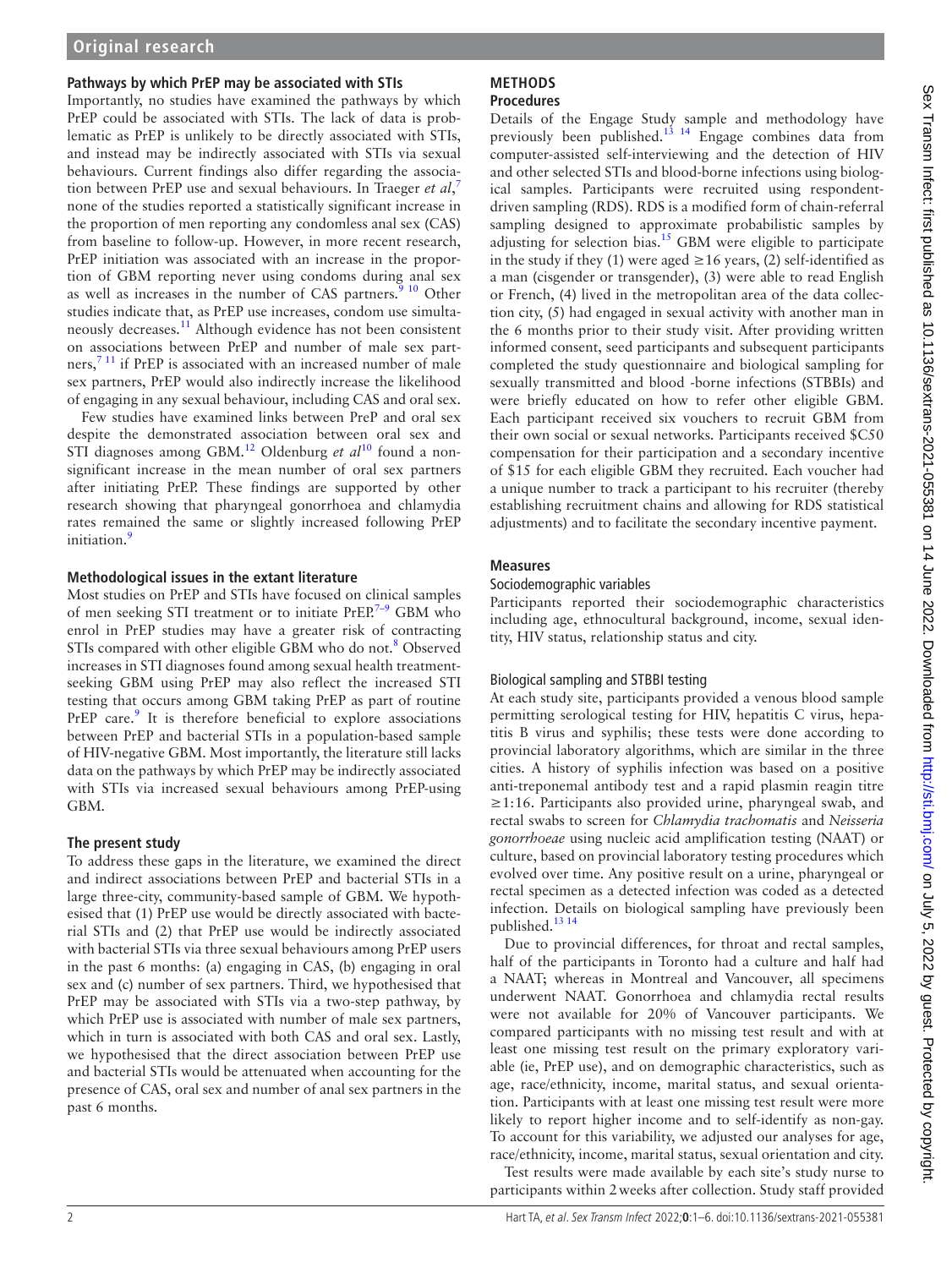all participants who newly tested positive for HIV or other STBBIs with linkage to local care and treatment providers. The Vancouver site provided treatment for gonorrhoea, chlamydia and syphilis on-site. Study staff also provided STBBI transmission risk reduction counselling. For this analysis, we coded each bacterial STI (gonorrhoea, chlamydia and syphilis) as no/yes (not detected/detected infection) and calculated a combined 'any STI' variable based on any detected recent infection of gonorrhoea, or chlamydia, or syphilis.

#### PrEP use

We measured any PrEP use in the past 6 months if the participant reported being a current user at the time of interview, reported a date of previous PrEP use that was within the past 6months from the study visit date or reported use of PrEP with a sexual partner within the past 6 months preceding the study visit.

#### Sexual behaviours

We examined three sets of sexual behaviours: number of male anal sex partners, engagement in CAS and engagement in oral sex, all in the past 6months. For the present analysis, number of male anal sexual partners was standardised with a mean=0and SD=1 for ease of interpretation. CAS was operationalised as the presence of any anal sex without a condom with at least one male partner. Oral sex was operationalised as the presence of any giving or receiving oral sex in the past 6months.

#### **Statistical analyses**

We carried out this analysis in two steps. First, we examined sociodemographic characteristics, means, SD and normality assumptions of the measures. Descriptive statistics were generated using frequencies/percentages and medians/IQRs where appropriate.

Second, we fit a structural mediation model, with weighted least squares means and variance-adjusted estimator. This model examined the potential pathways between PrEP use, CAS, number of anal sex partners, oral sex and any recent bacterial STI diagnosis (syphilis, gonorrhoea or chlamydia) at the study visit. Our model examined direct associations from PrEP to the three mediating variables: CAS, number of anal sex partners and oral sex. The model also specified effects of mediating variables on STIs. Each of these direct associations was estimated along with three mediated associations. We used the Comparative Fit Index (CFI), the Tucker-Lewis Fit Index (TLI) and Weighted Root Mean Square Residual (WRMR) to evaluate model fit. We report hypothesised standardised indirect path coefficients and errors, and 95% bias-corrected CIs.<sup>16</sup> Indirect effects were deemed to be significant if the 95% bias-corrected CI did not contain zero.

All models were adjusted for age, race/ethnicity, income, marital status, sexual orientation, city and RDS weights. Data management was performed using STATA/SE V.16.1 $^{17}$  and mediation analyses were conducted in MPlus V.7.4.[18](#page-5-15)

#### **RESULTS**

A total of 2449 GBM in Montreal (n=1179), Toronto (n=517) and in Vancouver (n=753) were recruited from February 2017 to August 2019. Among Engage participants across cities (n=2449), 18% self-reported living with HIV. [Table](#page-2-0) 1 summarises the sample characteristics of 2009 participants with HIV-negative/unknown serostatus. Approximately 18.1% of participants reported PrEP use in the past 6months and 10. 1% were diagnosed with recent bacterial STI at the study visit (5.4% with gonorrhoea, 6.3% <span id="page-2-0"></span>**Table 1** Baseline characteristics of HIV-negative and HIV-unknown status participants by PrEP use in past 6months, Engage cohort study (n=2009)

|                                                     | Overall     | PrEP use in the last 6 months |             |          |
|-----------------------------------------------------|-------------|-------------------------------|-------------|----------|
| <b>Characteristics</b>                              | n (%)*      | Yes $(\%)^*$                  | $No (%)*$   | P valuet |
|                                                     | 2009        | 363 (18.1)                    | 1646 (81.9) |          |
| <b>Recruiting city</b>                              |             |                               |             | < 0.001  |
| Montreal                                            | 968 (48.2)  | 124 (34.2)                    | 844 (51.3)  |          |
| Toronto                                             | 419 (20.9)  | 89 (24.5)                     | 330 (20.0)  |          |
| Vancouver                                           | 622 (30.9)  | 150 (41.3)                    | 472 (28.7)  |          |
| Race/ethnicity                                      |             |                               |             | 0.675    |
| White                                               | 1404 (69.9) | 257 (70.8)                    | 1147 (69.7) |          |
| Men of colour                                       | 605 (30.1)  | 106 (29.2)                    | 499 (30.3)  |          |
| <b>Education</b>                                    |             |                               |             | < 0.001  |
| High school or less                                 | 295 (14.8)  | 31(8.5)                       | 264 (16.1)  |          |
| Some college                                        | 636 (31.8)  | 97(26.7)                      | 539 (33.0)  |          |
| Bachelor's degree and<br>above                      | 1068 (53.4) | 235 (64.7)                    | 833 (50.9)  |          |
| Income, CAD, last year                              |             | < 0.001                       |             |          |
| Less than \$40000                                   | 1235 (61.5) | 177 (48.8)                    | 1058 (64.3) |          |
| \$40 000-\$79 900                                   | 595 (29.6)  | 129 (35.5)                    | 466 (28.3)  |          |
| \$80000 or more                                     | 179 (8.9)   | 57 (15.7)                     | 122(7.4)    |          |
| Sexual identity                                     |             |                               |             | < 0.001  |
| Gay                                                 | 1631 (81.2) | 325 (89.5)                    | 1306 (79.3) |          |
| <b>Bisexual</b>                                     | 140(7.0)    | 13(3.6)                       | 127(7.7)    |          |
| Other                                               | 238 (11.8)  | 25(6.9)                       | 213 (13.0)  |          |
| <b>Relationship status</b>                          |             |                               |             | 0.064    |
| Single                                              | 1447 (72.0) | 245 (67.5)                    | 1202 (73.0) |          |
| Married/common-law                                  | 428 (21.3)  | 86 (23.7)                     | 342 (20.8)  |          |
| Separated/divorced/<br>widowed                      | 134(6.7)    | 32(8.8)                       | 102(6.2)    |          |
| STI diagnosis (gonorrhoea or chlamydia or syphilis) |             |                               |             | < 0.001  |
| Not detected                                        | 1807 (89.9) | 300 (82.6)                    | 1507 (91.6) |          |
| Detected                                            | 202 (10.1)  | 63 (17.4)                     | 139 (8.4)   |          |
| STI diagnosis (gonorrhoea)                          |             |                               |             | 0.001    |
| Not detected                                        | 1544 (94.6) | 266 (90.8)                    | 1278 (95.4) |          |
| Detected                                            | 88 (5.4)    | 27(9.2)                       | 61 (4.6)    |          |
| STI diagnosis (chlamydia)                           |             |                               |             | < 0.001  |
| Not detected                                        | 1530 (93.7) | 258 (88.4)                    | 1272 (94.8) |          |
| Detected                                            | 103(6.3)    | 34 (11.6)                     | 69 (5.2)    |          |
| STI diagnosis (syphilis)                            |             |                               |             |          |
| Not detected                                        | 1988 (98.9) | 358 (98.6)                    | 1630 (99.0) | 0.492    |
| Detected                                            | 21(1.1)     | 5(1.4)                        | 16(1.0)     |          |
| Sexual behaviours, past 6 months                    |             |                               |             |          |
| Condomless anal sex                                 |             |                               |             | < 0.001  |
| None                                                | 626 (31.2)  | 27(7.4)                       | 599 (36.4)  |          |
| Yes, at least once                                  | 1383 (68.8) | 336 (92.6)                    | 1047 (63.6) |          |
| Oral sex                                            |             |                               |             | 0.162    |
| No                                                  | 55(2.7)     | 6(1.7)                        | 49 (3.0)    |          |
| Yes                                                 | 1954 (97.3) | 357 (98.3)                    | 1597 (97.0) |          |
|                                                     | Median/IQR  |                               |             | P value‡ |
| Number of anal sex<br>partners, last 6 months       | $3(1-8)$    | $10(5-24)$                    | $2(1-5)$    | < 0.001  |
| Age, in years                                       | 31 (26-39)  | 33 (28–39)                    | 30 (26–39)  | < 0.001  |

True point prevalence is presented in Hart *et al*. [13](#page-5-11) Percentages and statistics are crude, not adjusted for RDS weights.

\*Column percentages.

†2 or Fisher's exact test.

‡Wilcoxon rank-sum (Mann-Whitney) test.

CAD, Canadian dollar; PrEP, pre-exposure prophylaxis; RDS, respondent-driven sampling.

with chlamydia and 1.1% with syphilis). It should be noted that these sample percentages are not true point prevalence as we have combined three unequal city samples. We have reported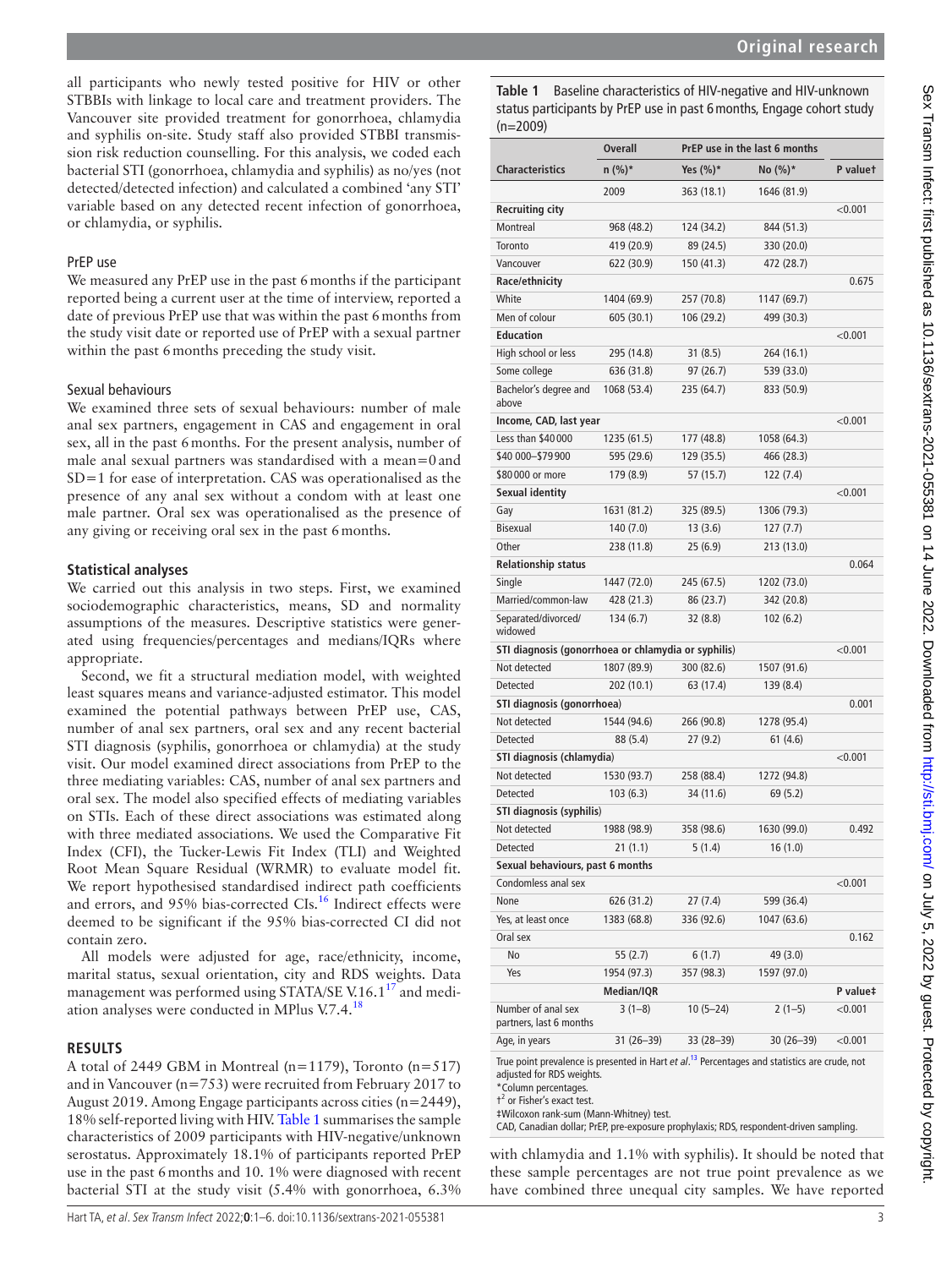<span id="page-3-0"></span>**Table 2** Bivariate associations of PrEP use, CAS, oral sex (OS) and number of anal sex partners (NSPs) and any recent bacterial STI diagnosis; baseline data, Engage cohort study (n=2009)

|                                                           |                |      | Direct effect    |         |  |  |
|-----------------------------------------------------------|----------------|------|------------------|---------|--|--|
| <b>Predictor</b>                                          | <b>Outcome</b> | β    | 95% CI           | P value |  |  |
| PrEP use                                                  | STI            | 0.14 | $0.03$ to 0.24   | 0.01    |  |  |
| 0S                                                        | STI            | 0.23 | $0.10$ to $0.36$ | < 0.001 |  |  |
| CAS                                                       | STI            | 0.38 | 0.27 to 0.48     | < 0.001 |  |  |
| PrEP use                                                  | <b>OS</b>      | 0.07 | $-0.16$ to 0.29  | 0.56    |  |  |
| <b>NSPs</b>                                               | <b>OS</b>      | 0.19 | $-0.12$ to 0.49  | 0.24    |  |  |
| PrEP use                                                  | CAS            | 0.28 | 0.17 to 0.38     | < 0.001 |  |  |
| <b>NSPs</b>                                               | CAS            | 0.68 | $0.64$ to 0.72   | < 0.001 |  |  |
| PrEP use                                                  | <b>NSPs</b>    | 0.30 | 0.23 to 0.37     | < 0.001 |  |  |
| The estimated coefficients are standardised coefficients. |                |      |                  |         |  |  |

CAS, condomless anal sex; PrEP, pre-exposure prophylaxis.

the point prevalences by city of both PrEP and bacterial STIs previously.<sup>13</sup> Most participants self-identified as gay  $(81.2\%)$ , white (69.9%), single (72.0%), highly educated (53.4% with a Bachelor's degree and above) and reported an income of less than \$C40000 in the last year (61.5%).

Regarding sexual activity in the past 6 months, 97.3% reported engaging in oral sex, 68.8% reported CAS and the median number of anal sex partners was 3 (IQR: 1–8). The prevalence of CAS (92.6% vs  $63.6\%$ ;  $p<0.001$ ) and STIs at study visit (17.4% vs  $8.4\%$ ;  $p < 0.001$ ) was both much higher among PrEP users relative to men who did not use PrEP in the past 6 months. The prevalence of oral sex did not differ between the two groups.

[Table](#page-3-0) 2 shows the bivariate associations of PrEP use, sexual behaviours and STI after adjusting for age, race/ethnicity, income, marital status, sexual orientation, city and RDS weights. We found a significant association between PrEP use and current STI diagnosis (β=0.14; 95% CI: 0.03 to 0.24; p=0.01), CAS ( $\beta$ =0.38; 95% CI: 0.27 to 0.48; p<0.001) and oral sex with STI diagnosis (β=0.23; 95% CI: 0.10 to 0.36; p<0.001). PrEP use was significantly associated with CAS ( $\beta$ =0.28; 95%CI: 0.17 to 0.38; p<0.001) and number of anal sex partners ( $\beta$ =0.30; 95%CI: 0.23 to 0.37; p<0.001). PrEP use and oral sex were not significantly associated (β=0.07; 95%CI:  $-0.16$  to 0.29;  $p=0.56$ ).

[Table](#page-3-1) 3 presents estimates of the direct associations of PrEP use and our three sexual behaviours with STIs at study visit and the indirect associations in our mediated model. [Figure](#page-3-2) 1 depicts the structural mediation model of pathways between PrEP use, CAS, number of anal sex partners, oral sex and any recent bacterial STI diagnosis after controlling for age, race/ethnicity, income, marital status, sexual orientation, city and RDS weights. The fit indices for the structural equation model were acceptable (CFI=0.99, TLI=0.85, root mean square error of approximation (RMSEA)=0.04, 90%CI (0.01 to 0.08), WRMR=0.32), suggesting that the model fits the data well. In the mediated model, the association of PrEP use and STIs was not statistically significant (β=0.04; 95% CI: −0.12 to 0.21; p=0.62). The direct paths from (1) PrEP use to CAS, (2) PrEP use to number of anal sex partners, (3) number of anal sex partners to CAS, (4) CAS to STIs, and (5) oral sex to STIs were all significant. We also observed a significant indirect path from PrEP use to number of anal sex partners to CAS to STIs ( $\beta$ =0.04; 95%CI: 0.01 to 0.06;  $p=0.003$ ).

<span id="page-3-1"></span>**Table 3** Direct and indirect (mediated) effects of PrEP use on any recent bacterial STI diagnosis via CAS, oral sex (OS) and number of anal sex partners (NSPs); baseline data, Engage cohort study (n=2009)

| <b>Predictor</b>    | <b>Outcome</b> | β     | 95% CI            | P value |
|---------------------|----------------|-------|-------------------|---------|
| Direct effect       |                |       |                   |         |
| PrEP use            | STI            | 0.04  | $-0.12$ to 0.21   | 0.62    |
| OS.                 | STI            | 0.50  | 0.21 to 0.79      | 0.001   |
| CAS                 | STI            | 0.22  | 0.07 to 0.37      | 0.003   |
| PrEP use            | OS.            | 0.06  | $-0.17$ to 0.30   | 0.59    |
| <b>NSPs</b>         | OS.            | 0.001 | $-0.15$ to 0.15   | 0.98    |
| PrEP use            | CAS            | 0.12  | $0.01$ to $0.23$  | 0.03    |
| <b>NSPs</b>         | CAS            | 0.53  | 0.47 to 0.59      | < 0.001 |
| PrEP use            | <b>NSPs</b>    | 0.30  | 0.24 to 0.35      | < 0.001 |
| Indirect effect     |                |       |                   |         |
| PrEP use-OS         | STI            | 0.033 | $-0.08$ to 0.14   | 0.57    |
| PrEP use-CAS        | STI            | 0.027 | $-0.01$ to 0.06   | 0.11    |
| PrEP use-NSPs-OS    | STI            | 0.000 | $-0.02$ to 0.02   | 0.98    |
| PrEP use-NSPs-CAS   | STI            | 0.035 | 0.01 to 0.06      | 0.003   |
| <b>Total effect</b> |                | 0.137 | $0.03$ to $-0.24$ | 0.01    |
|                     |                |       |                   |         |

The estimated coefficients are standardised coefficients.

CAS, condomless anal sex; PrEP, pre-exposure prophylaxis.

#### **DISCUSSION**

In this large, multicity, community-recruited sample of GBM, PrEP use was indirectly associated with the presence of diagnosed bacterial STIs via two pathways. In the first pathway, PrEP use was associated with bacterial STI diagnosis via a greater likelihood of engaging in CAS. In the second pathway, PrEP use was indirectly associated with bacterial STI diagnosis via an increased number of male anal sex partners, which, in turn, was associated with engaging in CAS. Although PrEP was associated with STI diagnosis in the simple, non-mediated model, in the mediated model, the direct path was not statistically significant. Our findings extend recent work showing that GBM who initiate PrEP use were significantly more likely to engage in CAS in the subse-quent 6 months.<sup>[11](#page-5-8)</sup> Our study also extends previous literature





<span id="page-3-2"></span>**Figure 1** Associations between pre-exposure prophylaxis (PrEP) use with any recent bacterial STI diagnosis via condomless anal sex (CAS), oral sex (OS) and number of anal sex partners (NSPs). This structural equation model presents associations between PrEP use and bacterial STIs, with intermediary associations of CAS, OS and NSPs. Dotted lines represent non-significant associations; bold lines represent significant indirect paths. β: standardised coefficient; \*p<0.05, \*\*p<0.01,  $***p<0.001$ .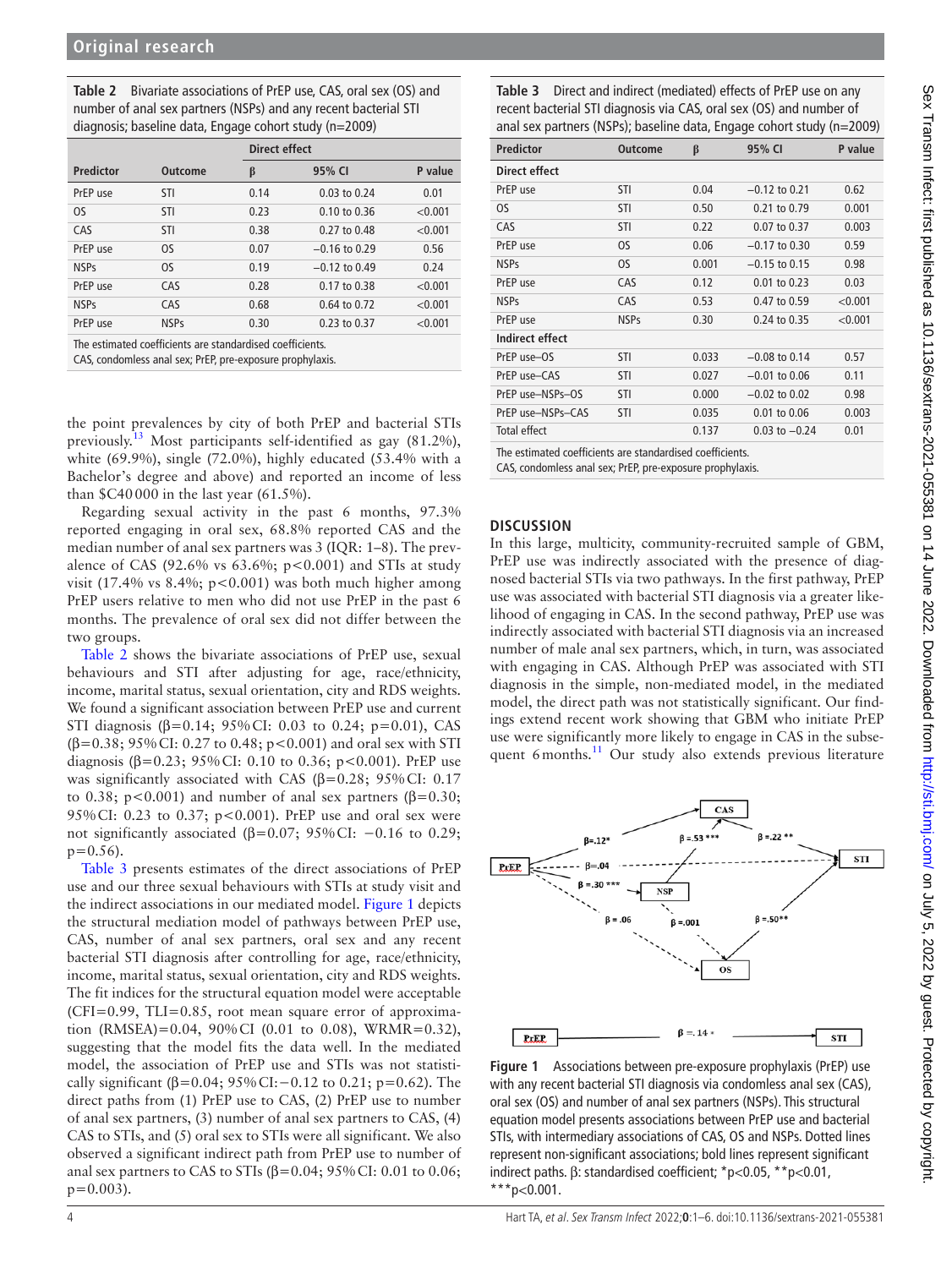focused on clinical cohorts of PrEP users or GBM presenting to STI clinics.<sup>7</sup>

Our findings support current recommendations for regular STI testing and risk reduction counselling for GBM who use PrEP.<sup>19 20</sup> It is notable that recent STI diagnoses for GBM who use PrEP were nearly twice that of GBM not using PrEP (19% vs 9%). Public health agencies should therefore consider whether the current standard for frequency of testing for bacterial STIs for PrEP users is sufficient to stem these infections.

## **Implications for STI prevention**

Our data suggest the need to identify and test STI risk reduction interventions for PrEP users, who are at high risk of STI infection. These interventions will need to address the simultaneous facts that PrEP dramatically reduces the risk of HIV, but that PrEP may still be associated with other STIs via CAS. Several risk factors associated with STIs that may be helpful to consider when designing STI risk reduction interventions for GBM include correcting potentially inaccurate beliefs about STI susceptibility and severity and promoting condom use self-efficacy for PrEPusing GBM who may still occasionally use condoms.<sup>21</sup> Research on PrEP and Post-Exposure Prophylaxis (PEP) for bacterial STIs is also promising $22$  and may be increasingly necessary for HIV PrEP users and others at higher risk of bacterial STIs.

As per calls to move beyond 'one-size-fits-all' models of HIV services, $^{23}$  these interventions may need to be integrated with social services for PrEP-using GBM who are unstably housed, or with longer term mental health and substance use care. Integrating mental health into STI prevention is consistent with data suggesting the need to address co-occurring psychosocial problems, or syndemic conditions, that disproportionately affect GBM and that are associated with sexual risk behaviours, such as depression, social anxiety and substance use disorders.<sup>24</sup>

## **Limitations and future directions**

While the current study aimed to recruit a more representative sample of urban GBM, $^{13}$  15 our sample has unknown generalisability to GBM in rural areas or smaller cities. Participant selfreports of PrEP and CAS may have also been subject to social desirability biases. The study's focus on structural mediation modelling allowed us to examine bacterial STIs, but power was not sufficient to examine how PrEP may be associated with site of STI or infection with individual STIs. Future studies may also wish to examine differences in PrEP's associations with STIs by type of PrEP regimen (daily or on-demand use), and whether duration of PrEP use is associated with increased or decreased risk of STIs over time.

The cross-sectional nature of the study limits our ability to consider the directionality of findings, as GBM may begin PrEP after contracting a bacterial STI, as recommended in clinical guidelines[.20](#page-5-21) Longitudinal studies using communitybased recruitment may be able to better discern how increasing PrEP use at the population level predicts increasing STIs, while accounting for other potentially relevant variables.

## **CONCLUSION**

Our findings provide evidence about number of anal sex partners and CAS as pathways by which PrEP may lead to STIs. This study also extends the literature based on STI cohorts to a large, population-based sample of GBM. Given decreasing use of condoms among GBM and the concurrent rise of STIs, including among PrEP users, there is a need to develop, test and implement

additional STI prevention interventions, especially in the context of PrEP, where people may not wish to wear condoms.

## **Author affiliations**

<sup>1</sup>Department of Psychology, Ryerson University, Toronto, Ontario, Canada 2 Dalla Lana School of Public Health, University of Toronto, Toronto, Ontario, Canada <sup>3</sup>Department of Kinesiology and Health Science, Louisiana State University in Shreveport, Shreveport, Louisiana, USA

<sup>4</sup>Division of Infectious Diseases, St Michael's Hospital, Toronto, Ontario, Canada <sup>5</sup>Centre for Urban Health Solutions, St Michael's Hospital, Toronto, Ontario, Canada 6 Direction Régionale de Santé Publique, Centre intégré universitaire de santé et de services sociaux du Centre-Sud-de-l'Île-de-Montréal du Québec, Montreal, Quebec, Canada

<sup>7</sup>Direction des Risques Biologiques et de la Santé au Travail, Institut national de santé publique du Québec Montréal, Montreal, Quebec, Canada

<sup>8</sup>School of Public Health and Social Policy, University of Victoria, Victoria, British Columbia, Canada

<sup>9</sup> Community Based Research Centre, Vancouver, British Columbia, Canada <sup>10</sup>Epidemiology and Population Health Program, British Columbia Centre for Excellence in HIV/AIDS, Vancouver, British Columbia, Canada

<sup>11</sup>Research Institute of the McGill University Health Centre, McGill University, Montreal, Quebec, Canada

<sup>12</sup>Department of Epidemiology, Biostatistics and Occupational Health, School of Population and Global Health, McGill University, Montreal, Quebec, Canada

<sup>13</sup>Direction régionale de santé publique, Centre intégré universitaire de santé et de services sociaux du Centre-Sud-de-l'Île-de-Montréal du Québec, Montreal, Quebec, Canada

## **Handling editor** Claudia S Estcourt

**Twitter** Nathan John Lachowsky [@NJLachowsky](https://twitter.com/NJLachowsky)

**Acknowledgements** The Engage Study is led by principal investigators in Toronto by Trevor A Hart and Daniel Grace; in Montreal by Joseph Cox and Gilles Lambert; and in Vancouver by Jody Jollimore, Nathan Lachowsky and David Moore. The authors would like to thank the Engage/Momentum II Study participants, office staff and community engagement committee members, as well as our community partner agencies.

**Contributors** TAH accepts full responsibility for the work and/or the conduct of the study, had access to the data, and controlled the decision to publish. All authors made substantial contributions to the conception and design of the work. The manuscript comes from the Engage cohort study, of which TAH, JJ, JC, GL, DM and NJL were PIs responsible for the quantitative data collection used in the present study. TAH, SWN, GWB, SS-S, FT and JC drafted the work. All authors revised it critically for important intellectual content, provided final approval of the version to be published and agreed to be accountable for the work.

**Funding** Engage/Momentum II is funded by the Canadian Institutes for Health Research (CIHR, #TE2-138299; #FDN-143342; #PJT-153139), the Canadian Association for HIV/AIDS Research (CANFAR), the Ontario HIV Treatment Network (OHTN, #1051), the Public Health Agency of Canada (#4500345082) and Ryerson University. Moreover, SS-S is supported by postdoctoral fellowships from CIHR and CTN; DM and NJL are supported by Scholar Awards from the Michael Smith Foundation for Health Research (#5209, #16863); TAH is supported by a Chair in Gay and Bisexual Men's Health from the OHTN; DG is supported by a Canada Research Chair in Sexual and Gender Minority Health; and GWB is supported by an Ontario Graduate Scholarship.

**Competing interests** JC, HA, Marc Messier-Peet and GL report non-financial support from the Direction régionale de santé publique, Centre intégré universitaire de santé et de services sociaux Centre-Sud-de-l'Ile-de-Montréal. JC reports grants and personal fees from ViiV Healthcare and Gilead Sciences Canada, and personal fees from Merck Canada, outside the submitted work. DM reports a grant from the Michael Smith Foundation for Health Research. NJL reports grants from the Canadian Institutes of Health Research, the Michael Smith Foundation for Health Research, Canadian Blood Services, the Vancouver Island Health Authority, the Canadian Foundation for AIDS Research, Gilead Sciences Canada, the Vancouver Foundation, the Public Health Agency of Canada, the University of Victoria and Mitacs, outside the submitted work. DT reports a grant from the Canada Research Chairs Program; and grants from AbbVie and Gilead Sciences, outside the submitted work. He has been a site principal investigator for clinical trials sponsored by GlaxoSmithKline. Cecile Tremblay reports grants and personal fees from Gilead Sciences, Merck and ViiV Healthcare, outside the submitted work.

## **Patient consent for publication** Not required.

**Ethics approval** This study involves human participants and all procedures performed in studies involving human participants were in accordance with the ethical standards of the institutional committees (McGill University Health Centre REB# 15-623-MUHC; Ryerson University REB# 2016-113; University of Toronto